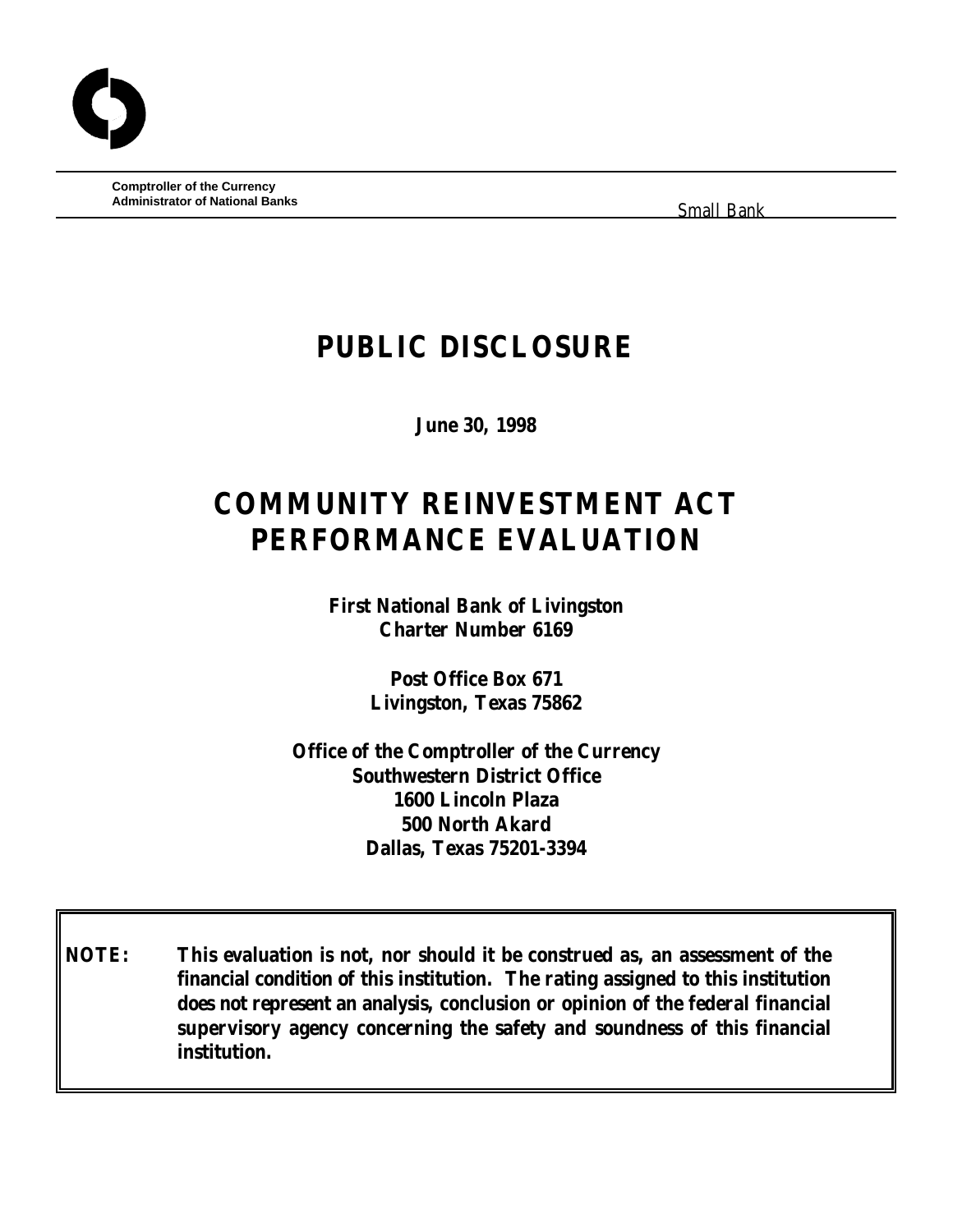#### **GENERAL INFORMATION**

*The Community Reinvestment Act (CRA) requires each federal financial supervisory agency to use its authority when examining financial institutions subject to its supervision, to assess the institution's record of meeting the credit needs of its entire community, including low- and moderate-income neighborhoods, consistent with safe and sound operation of the institution. Upon conclusion of such examination, the agency must prepare a written evaluation of the institution's record of meeting the credit needs of its community.* 

*This document is an evaluation of the Community Reinvestment Act (CRA) performance of the First National Bank of Livingston prepared by The Office of the Comptroller of the Currency, the institution's supervisory agency, as of June 30, 1998. The agency rates the CRA performance of an institution consistent with the provisions set forth in Appendix A to 12 CFR Part 25.*

#### **INSTITUTION'S CRA RATING:** This institution is rated *satisfactory.*

First National Bank of Livingston has a *satisfactory* record of meeting credit needs within the community, as evidenced by the following:

- A reasonable loan-to-deposit ratio which meets the standards for satisfactory performance;
- A significant majority of loan originations within the bank's assessment area;
- ! A satisfactory distribution of loan originations to borrowers of different income levels and businesses of different sizes;
- ! A satisfactory geographic distribution of lending within the assessment area; and,
- An acceptable response to a consumer complaint.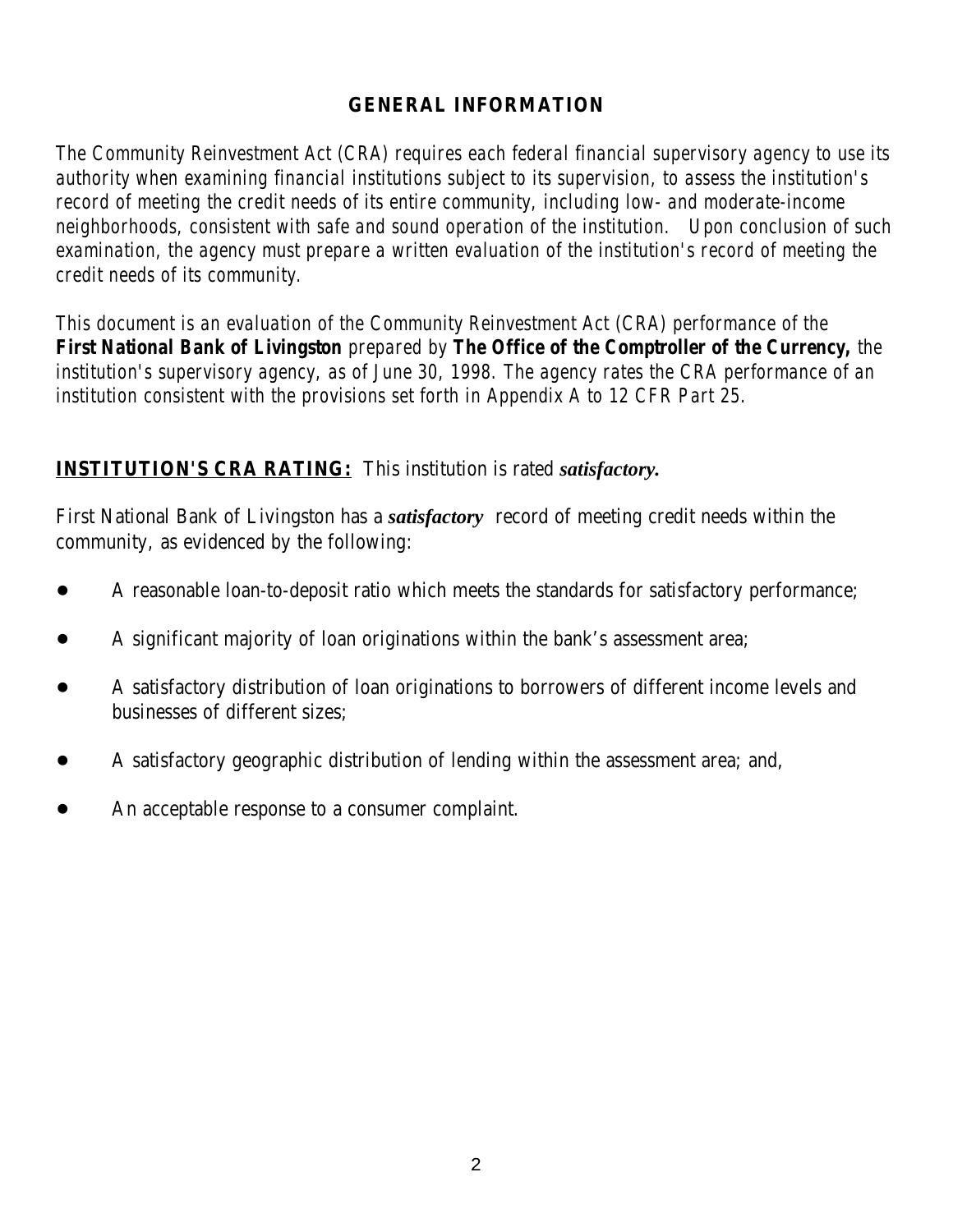*The following table indicates the performance level of First National Bank of Livingston with respect to each of the five performance criteria.*

| <b>SMALL</b><br><b>INSTITUTION</b><br><b>ASSESSMENT</b><br><b>CRITERIA</b>                           | FIRST NATIONAL BANK OF LIVINGSTON<br>PERFORMANCE LEVELS                                |                                                                                      |                                                                                          |  |
|------------------------------------------------------------------------------------------------------|----------------------------------------------------------------------------------------|--------------------------------------------------------------------------------------|------------------------------------------------------------------------------------------|--|
|                                                                                                      | <b>Exceeds</b><br><b>Standards</b><br>for<br><b>Satisfactory</b><br><b>Performance</b> | <b>Meets</b><br><b>Standards</b><br>for<br><b>Satisfactory</b><br><b>Performance</b> | Does not<br>meet<br><b>Standards</b><br>for<br><b>Satisfactory</b><br><b>Performance</b> |  |
| Loan to Deposit<br>Ratio                                                                             |                                                                                        | X                                                                                    |                                                                                          |  |
| Lending in<br><b>Assessment Area</b>                                                                 | X                                                                                      |                                                                                      |                                                                                          |  |
| Lending to<br>Borrowers of<br><b>Different</b><br>Incomes and to<br>businesses of<br>Different sizes |                                                                                        | X                                                                                    |                                                                                          |  |
| Geographic<br>Distribution of<br>Loans                                                               |                                                                                        | X                                                                                    |                                                                                          |  |
| Response to<br>Complaints                                                                            |                                                                                        | X                                                                                    |                                                                                          |  |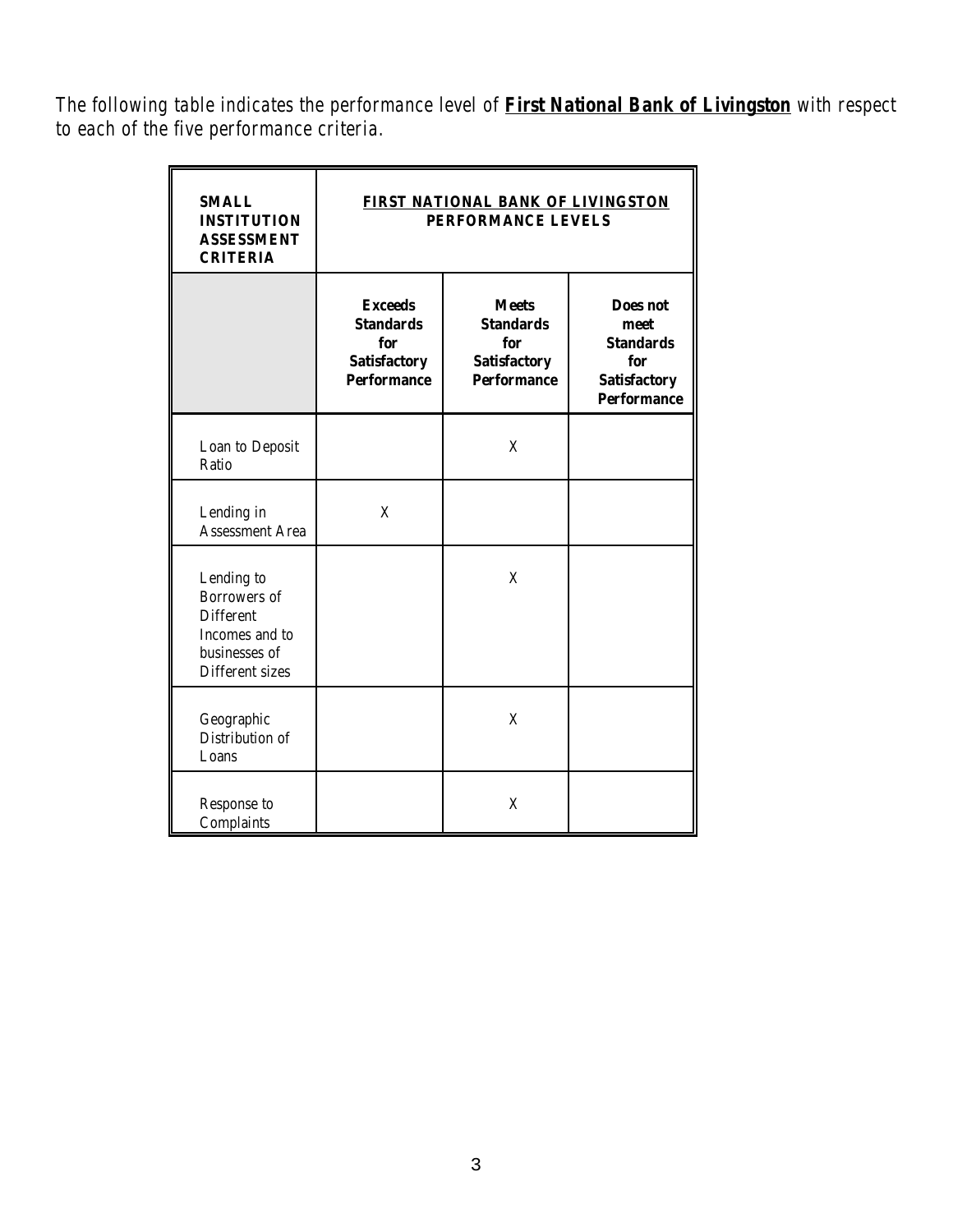## **DESCRIPTION OF INSTITUTION**

The first National Bank of Livingston is located in Livingston, Texas. The bank has \$140 million in assets and serves its customers with one main location and two branches. To help meet the credit needs of its community, the bank offers loan products for consumers and small businesses. Lending activity is in the following categories: real estate (33%), one - four family residential property (27%), loans to individuals (25%), agricultural (1%) and commercial and industrial loans (14%). The bank offers a variety of deposit accounts and other banking services as well.

## **DESCRIPTION OF ASSESSMENT AREA**

The bank's designated assessment area includes parts of three counties. The counties and tract numbers are Trinity (9504), Polk County (2101, 2101, 2103, 2104 and 2105) and San Jacinto (2001, 2002 and 2003). The census tracts have the following characteristics: two moderate income (20%), seven middle income (70%), and one upper income tract (10%). The assessment area meets the requirements of the regulation and does not arbitrarily exclude low- or moderate-income geographies.

The assessment area has a population of about 50 thousand people, with 22% living below the established poverty level. The area is primarily rural. The city of Livingston has the largest concentration of the assessment area population. The assessment area has approximately 33 thousand housing units with 52% being owner occupied. One- four family dwellings comprise 68% of the housing units. The median housing value is \$41,697. The percentage of vacant housing units is high at 35% of the total. The median housing value is \$48,178, and the median monthly gross rent is \$333. As of the 1990 census, the HUD Metropolitan Statistical Area (MSA) Median Family Income was \$31,500. Social security payments are received by 38% of the population in the assessment area.

Although not considered intense, the bank is subject to competition from several other national banks, state chartered banks, and non-bank financial entities in the area.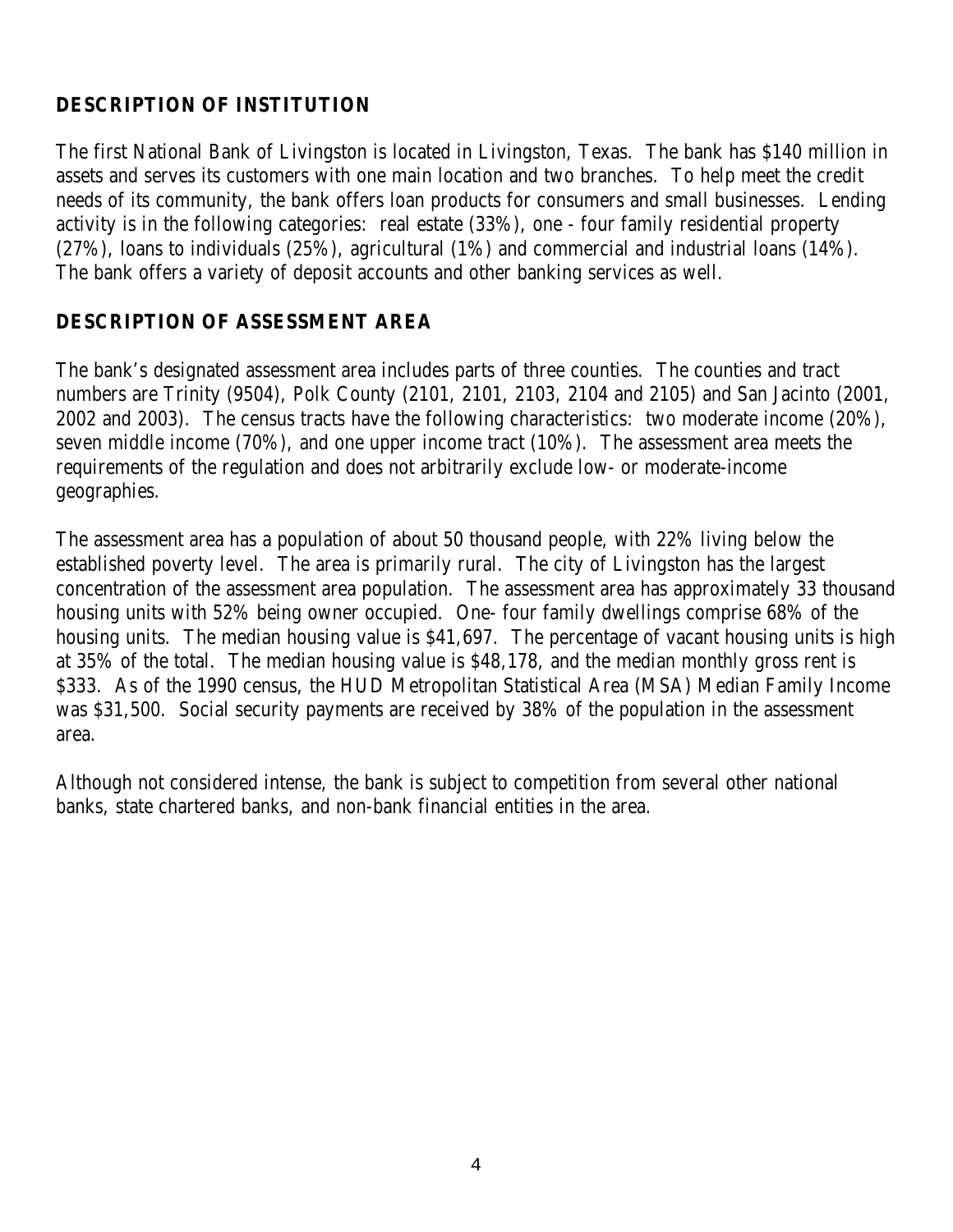#### **CONCLUSIONS WITH RESPECT TO PERFORMANCE CRITERIA**:

## **LOAN-TO-DEPOSIT RATIO**

First National Bank of Livingston (FNB) actively attempts to meet the credit needs of its assessment area. The loan-to-deposit ratio as of June 30, 1998 is low at 24% and reflects a declining trend. When the loan-to-deposit ratios is compared to peer groups, it is evident that the bank has ratios much lower than those of rural banks in Texas that are relatively the same size. The low ratio is due to the bank's flat loan demand. Management's efforts to increase the volume of loans include: increasing their marketing efforts, changing the bank's image to be more progressive, seeking participations purchased and merging with The Bank of Livingston to eliminate their competition.

Management is also trying to implement a low cost housing program that will be government guaranteed. This will assist management in addressing census tracts with areas of low penetration. These areas are generally the rural housing communities. Management plans to target these areas with home construction, home improvement or purchase through the Texas USDA Rural Development program (formerly known as the Farmers Home Administration). This, management feels, is needed in Livingston and in the surrounding towns. FNB is also the only bank in the area that is pursuing home equity lending. The bank's ratios for five quarters and two year ends are compared to similar peer groups and shown in Table 1. The declining loan to deposit ratio of FNB Livingston is evident.

| таріс т                                                            |                                                                        |                                                                                                       |                                                                                                        |
|--------------------------------------------------------------------|------------------------------------------------------------------------|-------------------------------------------------------------------------------------------------------|--------------------------------------------------------------------------------------------------------|
| <b>LOAN-TO-DEPOSIT</b><br><b>RATIO FOR THE</b><br>   QUARTER ENDED | <b>FIRST</b><br><b>NATIONAL</b><br><b>BANK OF</b><br><b>LIVINGSTON</b> | <b>RURAL BANKS</b><br><b>IN TEXAS</b><br><b>UNDER \$100</b><br><b>MILLION IN</b><br><b>ASSET SIZE</b> | <b>BANKS IN</b><br>TRINITY,<br>HOUSTON,<br><b>WALKER, AND</b><br><b>SAN JACINTO</b><br><b>COUNTIES</b> |
| December 31, 1997                                                  | 24.42%                                                                 | 45.26%                                                                                                | 47.42%                                                                                                 |
| September 30, 1997                                                 | 25.44%                                                                 | 44.96%                                                                                                | 46.72%                                                                                                 |
| June 30, 1997                                                      | 27.44%                                                                 | 45.49%                                                                                                | 47.09%                                                                                                 |
| March 31, 1997                                                     | 27.94%                                                                 | 44.57%                                                                                                | 45.97%                                                                                                 |
| December 31, 1996                                                  | 29.26%                                                                 | 43.87%                                                                                                | 45.56%                                                                                                 |

| INI<br>r<br>и |  |
|---------------|--|
|               |  |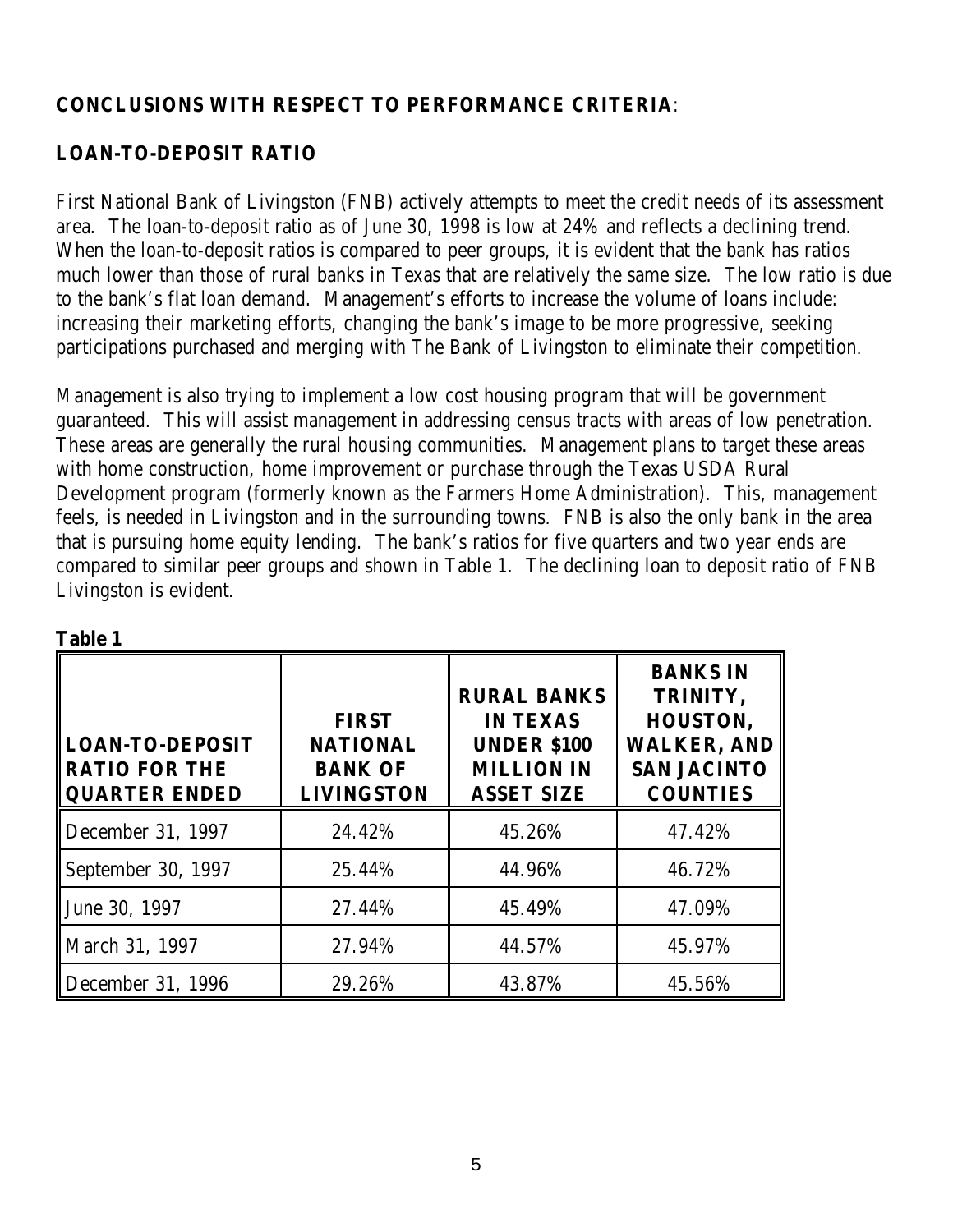## **LENDING IN THE ASSESSMENT AREA**

A management analysis revealed a significant majority of the bank's loans were within its assessment area. This analysis revealed 95% of the dollar amount in the loan portfolio or \$29.6 million was in the bank's assessment area.

First National Bank of Livingston participates in other projects designed to contribute to the general welfare of the community. This includes providing Small Business Administration guaranteed loans, home improvement loans with low closing costs, and permanent home purchase loans to low- and moderate-income borrowers. FNB is the only bank in the area that is making home equity loans. The bank also makes loans to area churches with members who are low- and moderate-income individuals

#### **LENDING TO BORROWERS OF DIFFERENT INCOMES AND TO BUSINESSES OF DIFFERENT SIZES**

Overall, the bank's level of lending to individuals of different income levels and businesses of different sizes is satisfactory. Loan applications are solicited from all income levels. Our sample of consumer loans revealed a greater proportion of lending to low- and moderate-income borrowers than reflected by the area demographics. Management related that 34% of all their consumer loans are \$1,000 or lower. The majority of these types of loans are to low income residents in the bank's assessment area. Also, our sample of commercial loans revealed a majority of loans sampled were to small businesses with revenues less than \$1 million. However, mortgage loan applications are received primarily from moderate and middle income borrowers. Home improvement loans are also concentrated in moderate and middle income borrowers.

Table 2 is based on a sample of loans approved during the first quarter of 1998.

| Loans Generated January 31, 1998 - March 31, 1998 |          |                    |                 |  |  |
|---------------------------------------------------|----------|--------------------|-----------------|--|--|
| Type of Loan                                      | Consumer | <b>Real Estate</b> | <b>Business</b> |  |  |
| Number of Loans                                   | 455      | 16                 |                 |  |  |
| Average Loan Size                                 | \$9,756  | \$46,000           | \$13,987        |  |  |

**Table 2**

The *average* loan size is the sum of all loans by category divided by the number of loans in that category.

#### **GEOGRAPHIC DISTRIBUTION OF LOANS**

The bank's geographic distribution of loans meets the standards for satisfactory performance. The dispersion of loans originated by the bank follows a pattern indicative of an institution seeking to serve the credit needs of the communities in which it is located.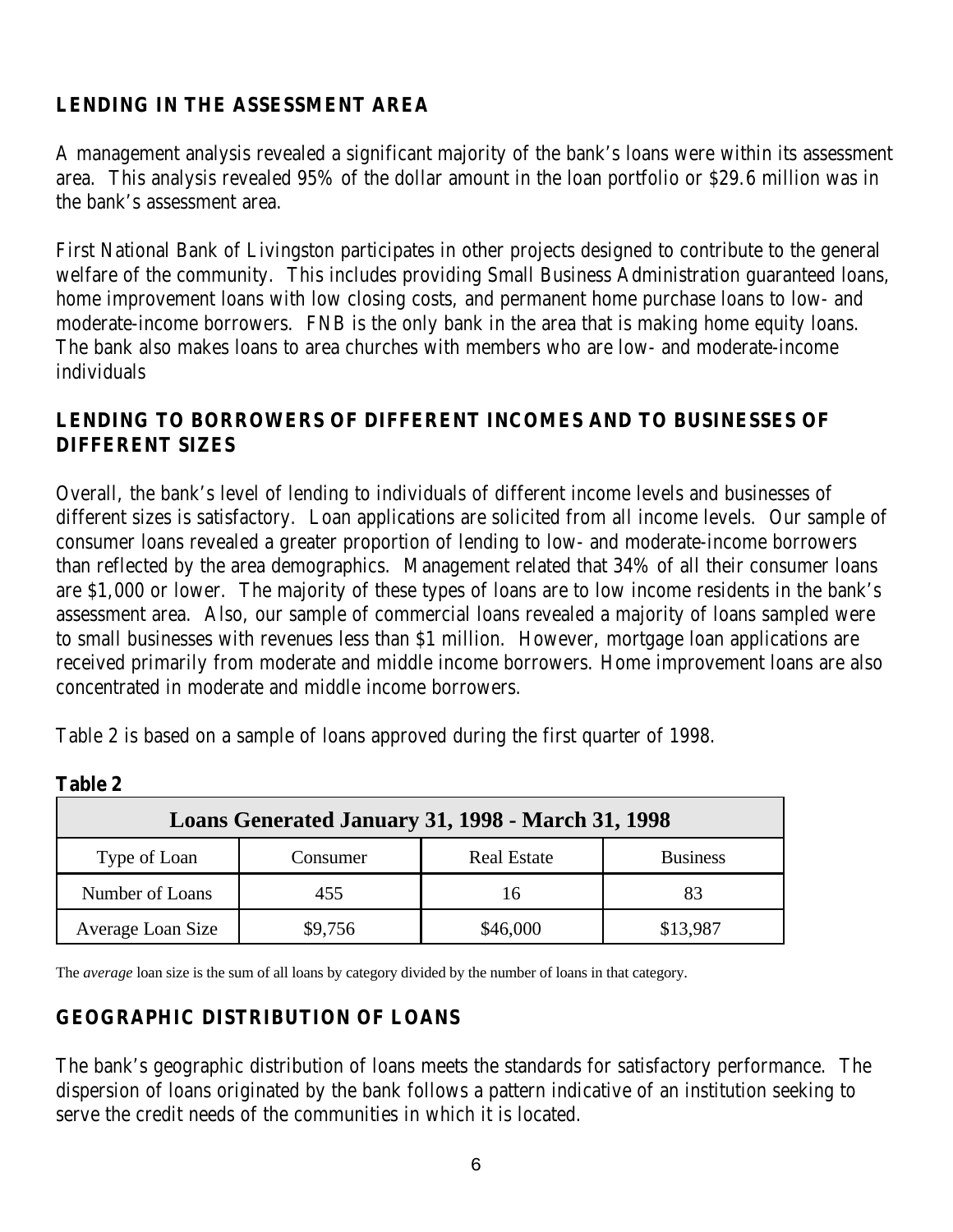Our sample of loans from the bank's mortgage, consumer, home improvement, and small business portfolios revealed a satisfactory geographic distribution of loans. The bank has made loans in every census tract within its assessment area. The percentage of loans in moderate-income tracts exceeds the overall characteristics of the assessment area as a result of the bank's location. Loans in middle income tracts approximate the area demographic characteristics. Management prepares CRA reports which list loans by postal ZIP codes and GEO codes (geographical coding). The data in these reports show that the majority of loans originated in the first quarter of 1998 are to borrowers with addresses containing postal ZIP codes from the city of Livingston, Texas. The bank's consumer banking survey, prepared by Evets Management Services, Inc., shows that 50% of the banking households in the market area are in Livingston's primary zip code of 77351. Livingston, Texas has a population that consist of mostly low-to- moderate income tracts. A CRA tour evidenced that the census tracts are sparsely populated with several designated moderate income areas directly adjacent to very low income inhabitants. There are no census tracts with mostly high, moderate or low income wage earners. All the census tracts are thoroughly mixed. Management related that the census tracts in their assessment area should all be designated low- and moderate-income areas because of the nature of their population's wage earner distribution.

There are 16,662 households in the market area and 71% of those households are in the five census tracts in Polk County, which includes all of Livingston, Texas. The population of the assessment area census tracts are as follows: Polk County has thirty-one thousand, San Jacinto County has sixteen thousand, and Trinity County three thousand. This results in a total population for the assessment area of approximately fifty thousand. 2

This form of analysis was used as a surrogate for census tract analysis

- as the bank is not required to maintain data as to its penetration of particular census tracts
- the assessment area has only nine (9) census tracts, five of which cover the majority of Polk County
- these nine census tracts each lack demographic homogeneity.

#### **Response to Complaints**

No complaints have been received by the bank regarding its performance under CRA since the previous CRA evaluation. Management of the bank has the ability to respond effectively should such complaints arise.

<sup>&</sup>lt;sup>2</sup> Population estimates as of January 29, 1996 provided by the Texas Comptroller of Public Accounts.